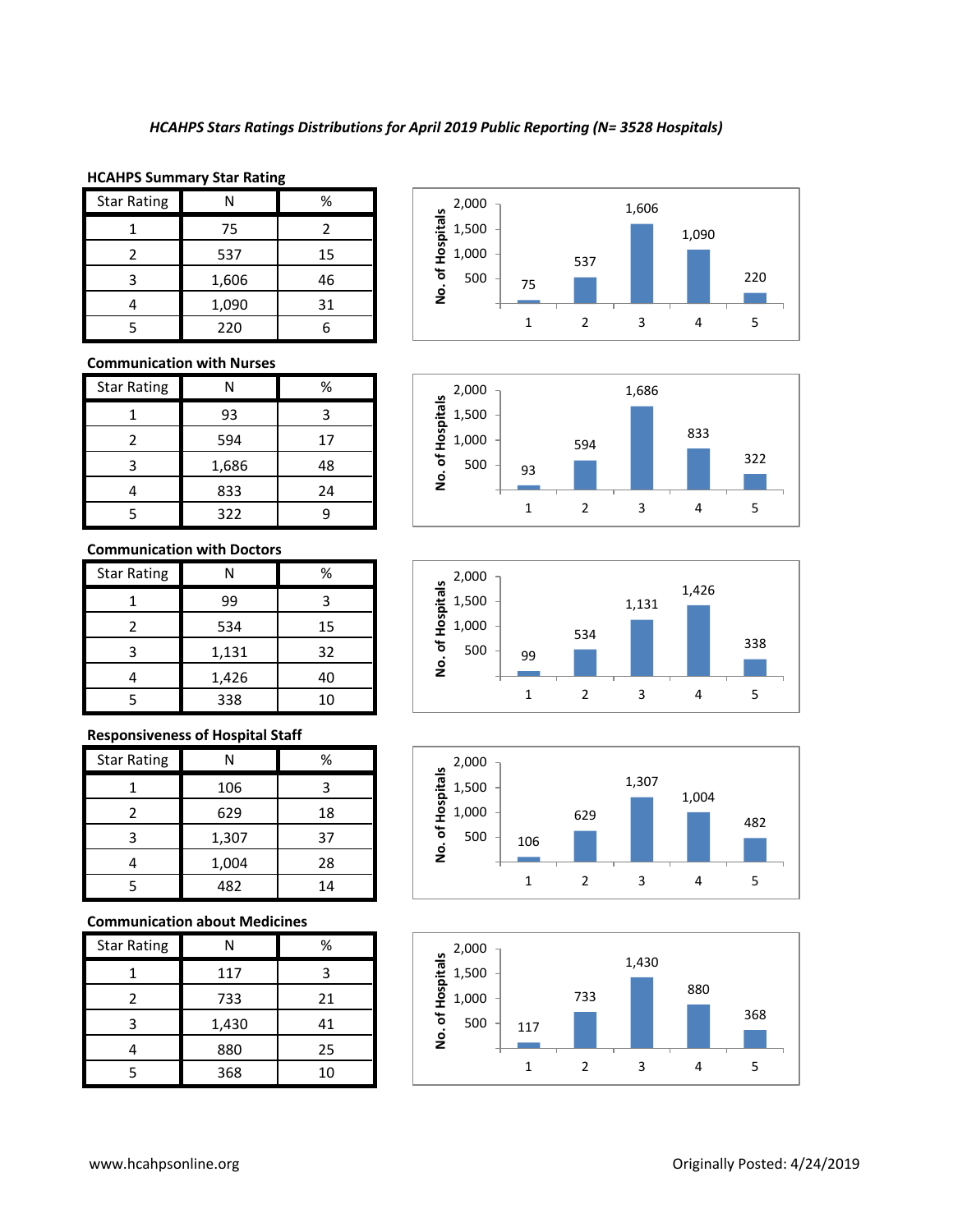### **Cleanliness of Hospital Environment**

| <b>Star Rating</b> | N     | %  |
|--------------------|-------|----|
|                    | 275   | Я  |
| 2                  | 948   | 27 |
| ੨                  | 1,391 | 39 |
|                    | 660   | 19 |
|                    | 254   |    |

# **Quietness of Hospital Environment**

| <b>Star Rating</b> | N     | ℅  |
|--------------------|-------|----|
|                    | 458   | 13 |
| 2                  | 777   | 22 |
| ς                  | 1,121 | 32 |
|                    | 815   | 23 |
|                    | 357   | 10 |

# **Discharge Information**

| <b>Star Rating</b> |       | ℅  |
|--------------------|-------|----|
|                    | 111   | З  |
| 2                  | 567   | 16 |
| 3                  | 1,550 | 44 |
|                    | 995   | 28 |
|                    | 305   |    |

# **Care Transition**

| <b>Star Rating</b> |       | %  |
|--------------------|-------|----|
|                    | 187   | 5  |
| 2                  | 765   | 22 |
|                    | 1,104 | 31 |
|                    | 1,320 | 37 |
|                    | 152   |    |

## **Hospital Rating**

| <b>Star Rating</b> | Ν     | ℅  |
|--------------------|-------|----|
|                    | 59    |    |
| 2                  | 312   | q  |
| 3                  | 1,325 | 38 |
|                    | 1,484 | 42 |
| 5                  | 348   | 10 |